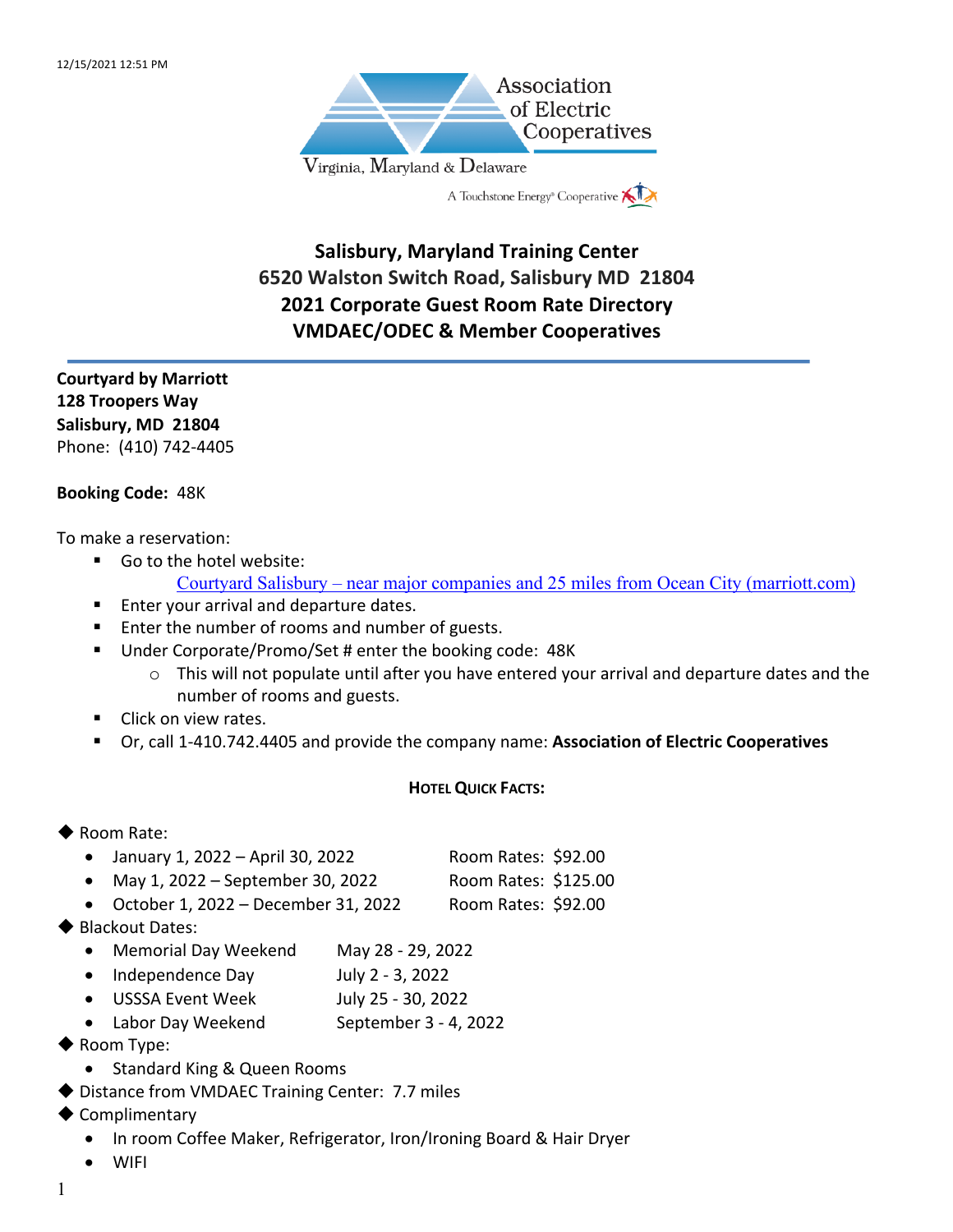12/15/2021 12:51 PM

- Parking
- $\blacklozenge$  Amenities
	- Business Center
	- Indoor Pool
	- 24/7 Fitness Center
	- Coin Operated Laundry Facility
	- Bistro Café serving Breakfast Items & Starbuck's Products, ala carte prices
- $\blacklozenge$  Policies
	- Check-in after 3:00 p.m. & check-out is Noon
	- Cancellation: Cancel 24 hours before day of arrival to avoid penalty
	- No Smoking
	- No animals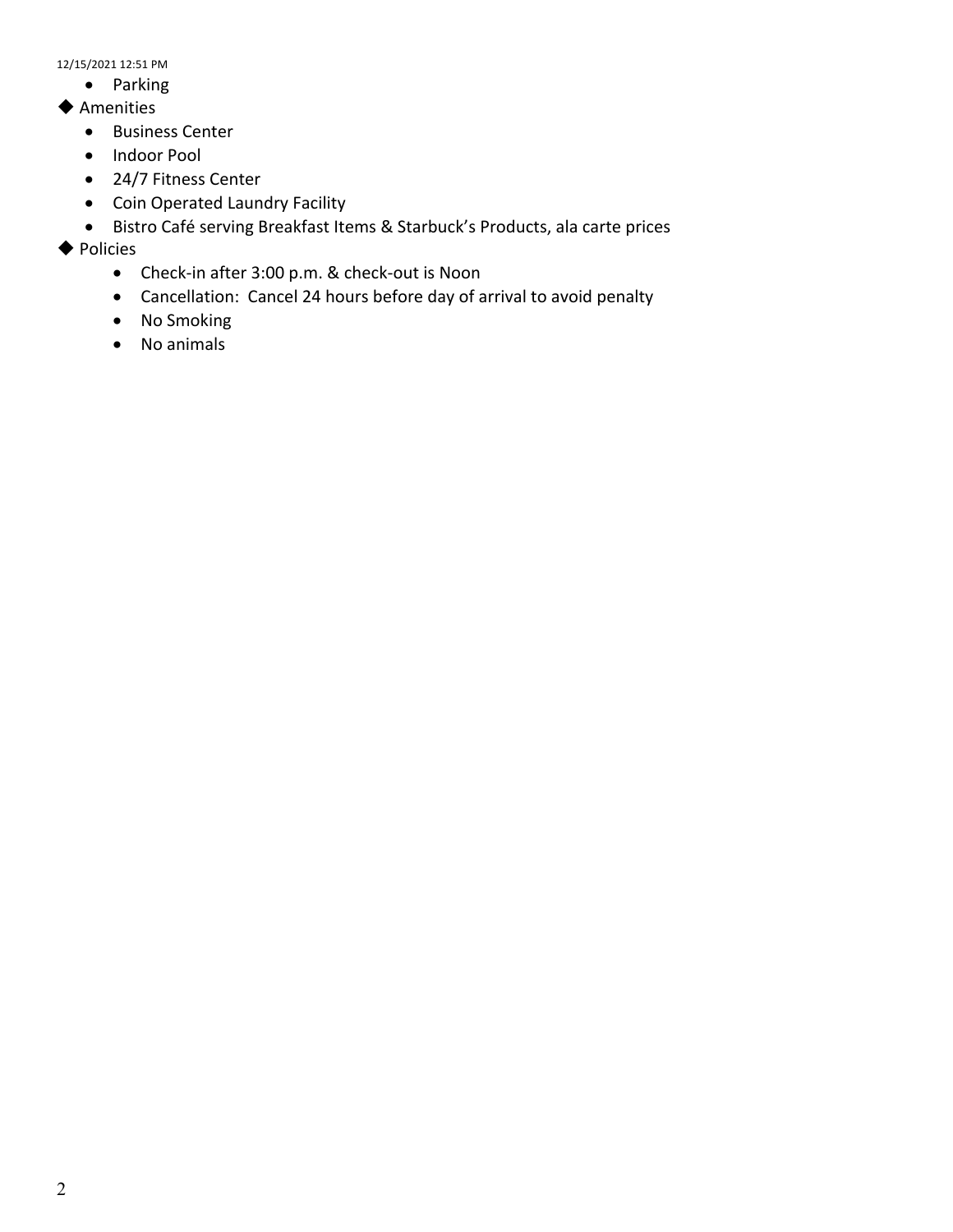#### **Country Inn & Suites**

1804 Sweetbay Drive Salisbury, MD 21804 (410) 742-2688 Book a Hotel in Salisbury, MD | Country Inn & Suites (radissonhotelsamericas.com)

#### To make a reservation:

- Copy and paste this link into your Internet browser:
- Book a Hotel in Salisbury, MD | Country Inn & Suites (radissonhotelsamericas.com)
- Enter your arrival and departure dates.
- Click on the Special Rates tab and choose Corporate Account ID from the dropdown menu
	- o Enter the booking code: 192322
	- o Click on "Check Availability"

# **HOTEL QUICK FACTS:**

# $\blacklozenge$  Room Rate:

- May September Room Rates:  $$96.00 Weekday$   $*$  \$149.00 Weekend
- October April Room Rate: \$82.00
- $\blacklozenge$  Distance from Electric Cooperatives Building: 3.3 miles
- $\blacklozenge$  Complimentary
	- •Breakfast buffet (currently suspended bagged grab and go available)
	- •All day tea and coffee service
	- •Internet access in rooms
	- •Parking
- $\blacklozenge$  Amenities
	- •Radisson Rewards Americas Program
	- •Exercise Room
	- •Mini Refrigerator & microwave in room
	- •Indoor pool and spa
	- •Guest Laundry
- $\blacklozenge$  Policies
	- •Check-in after 3:00 p.m. & check-out is by 11:00 a.m.
	- Cancellation: If you wish to cancel, please do so 48 hours prior to arrival to avoid cancellation penalties •No Smoking